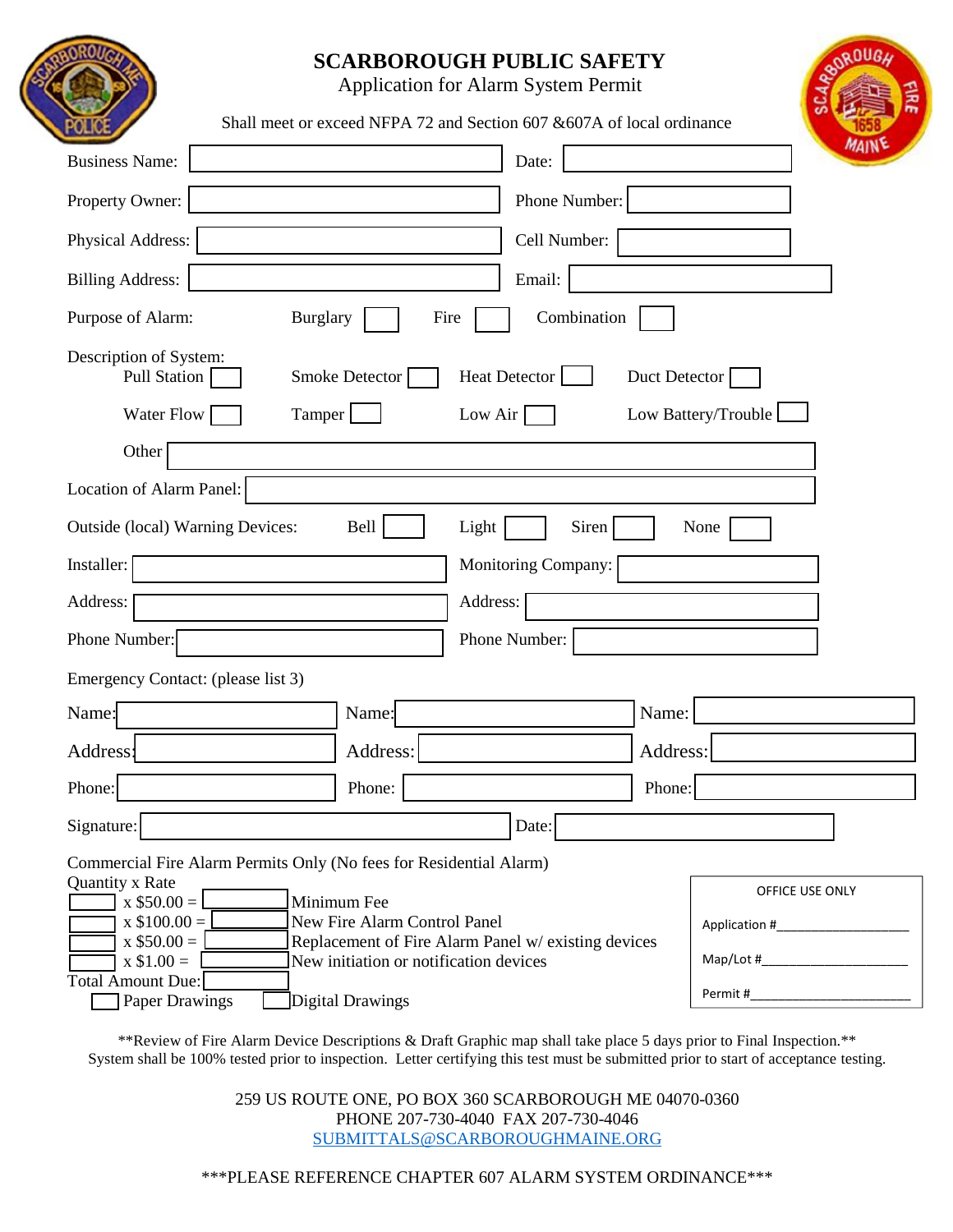# **CHAPTER 607**

## **TOWN OF SCARBOROUGH**

## **ALARM SYSTEMS ORDINANCE**



**ADOPTED FEBRUARY 15, 1989 AMENDED NOVEMBER 15, 1989 EFFECTIVE DECEMBER 1, 1989 AMENDED AUGUST 15, 1990 EFFECTIVE AUGUST 16, 1990 AMENDED SEPTEMBER 6, 1995 AMENDED NOVEMBER 1, 2017**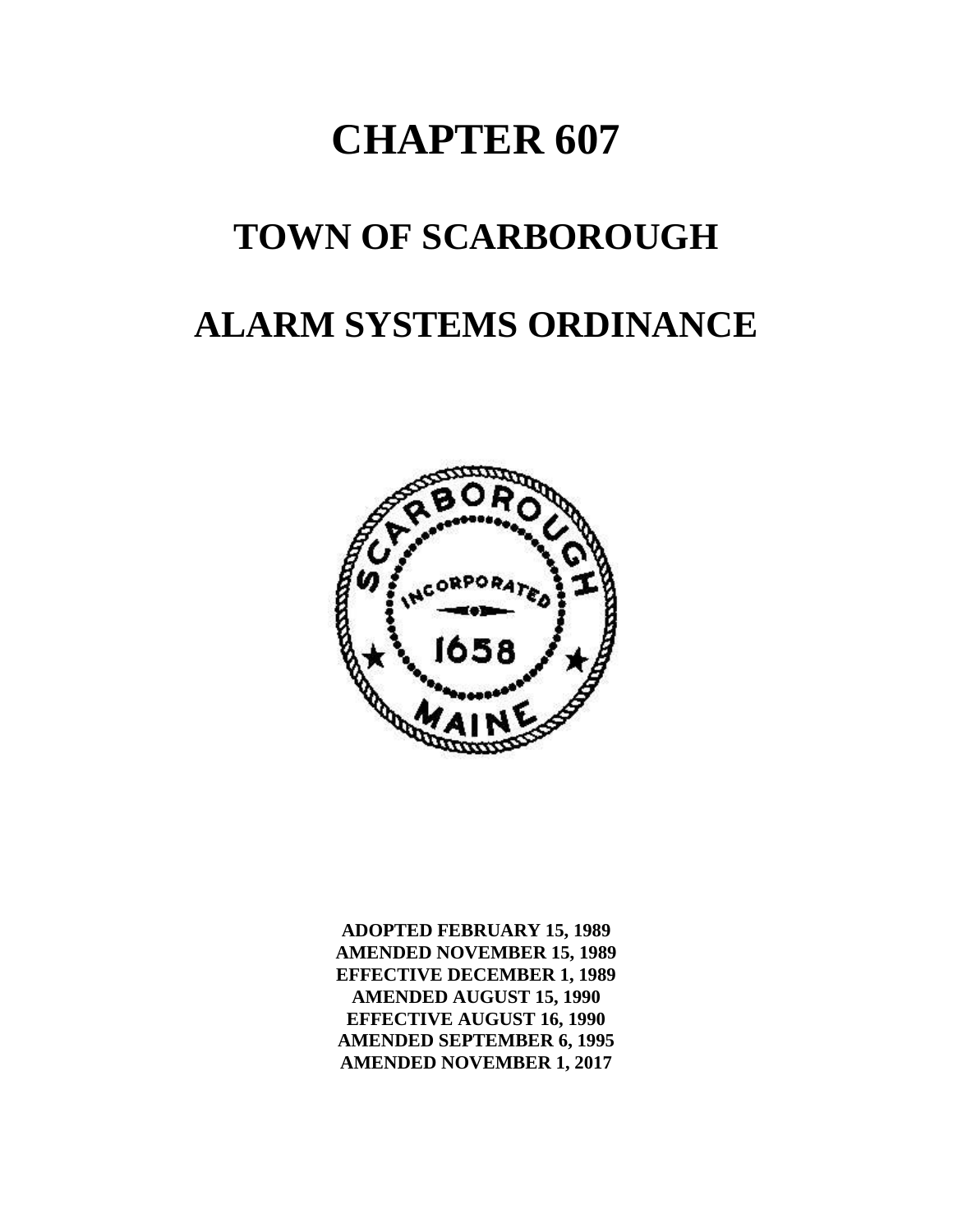## **TABLE OF CONTENTS**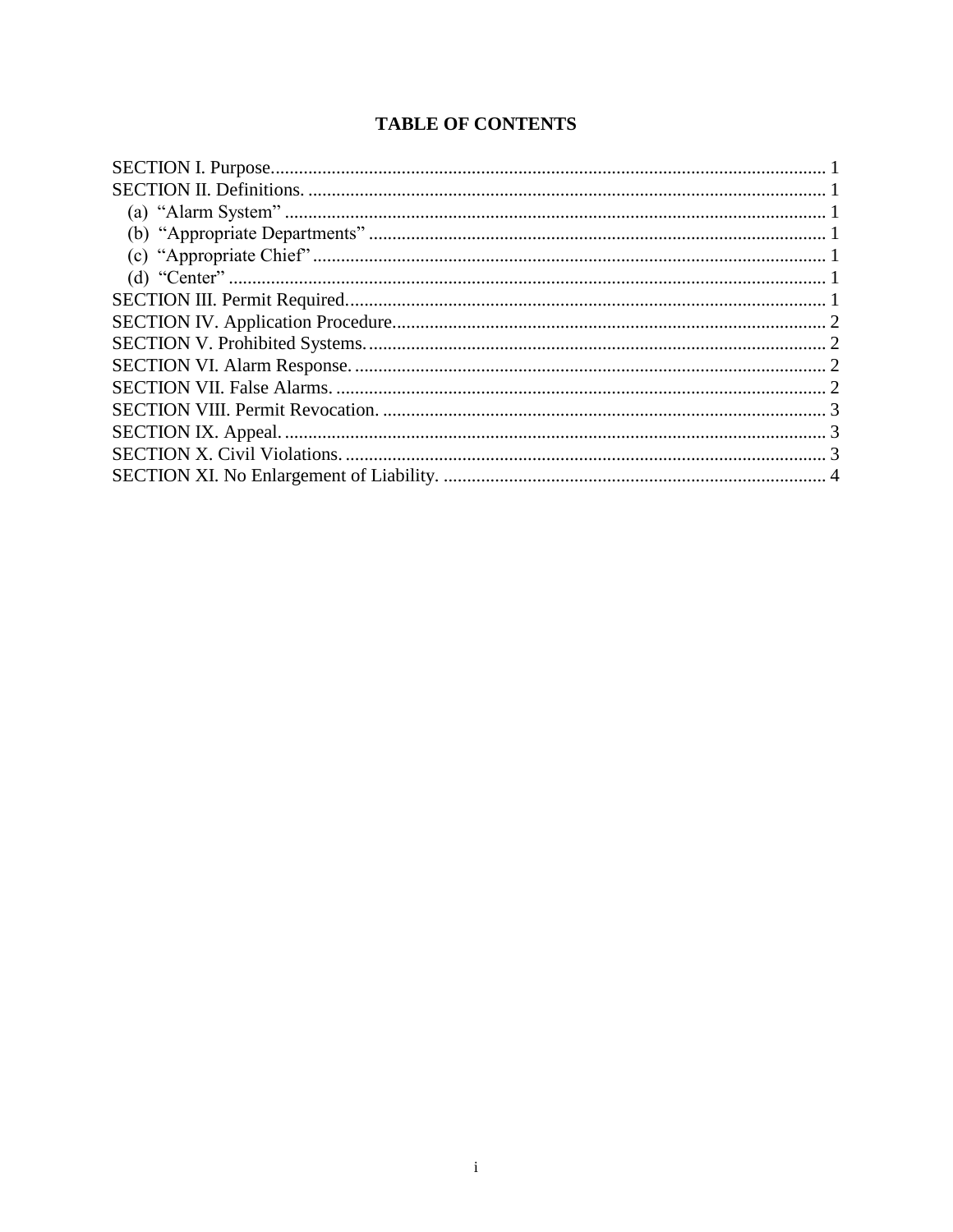#### **CHAPTER 607 TOWN OF SCARBOROUGH ALARM SYSTEMS ORDINANCE**

**ARTICLE ALARM SYSTEMS ORDINANCE.** [Adopted effective December 1, 1989, under 30-A, M.R.S.A., Chapter 141, Section 3001; Revised August 1, 1990].

**Title.** This ordinance shall be known and may be cited as the "Alarm Systems Ordinance of the Town of Scarborough, Maine."

## **SECTION I. Purpose.**

This ordinance recognizes the need for regulation of the installation and use of Alarm Systems in order to assure compatibility of equipment with the facilities of the Public Safety Communications Center, to avoid use of improper equipment, to assure adequate installation of equipment, to minimize false alarms and to compensate for the inappropriate use of municipal resources in response to false alarms, and to clarify the rights and responsibilities of the property owner and of the Town.

### **SECTION II. Definitions.**

As used herein, the following terms shall have the following meanings:

#### **(a) "Alarm System"**

Means any mechanism, equipment or device designed to automatically transmit a signal, message or warning indicating fire, burglary, health emergency or like need for public safety assistance, from any mode, telephone, dialer, private third party monitors, Municipal Fire Alarm, etc., directly or indirectly to the Scarborough Public Safety Communications Center.

#### **(b) "Appropriate Departments"**

Means the Fire Department for fire or rescue alarms and the Police Department for alarms of unlawful entry, theft or other criminal activity.

#### **(c) "Appropriate Chief"**

Means the Chief of the Appropriate Department.

#### **(d) "Center"**

Means the Public Safety Communications Center of the Town of Scarborough.

#### **SECTION III. Permit Required.**

No person shall install, operate, maintain, alter, or replace an Alarm System within the Town of Scarborough after December 1, 1989, without holding an effective permit from the Chief of the Appropriate Department. Upon receipt of a completed application, the Chief of the Appropriate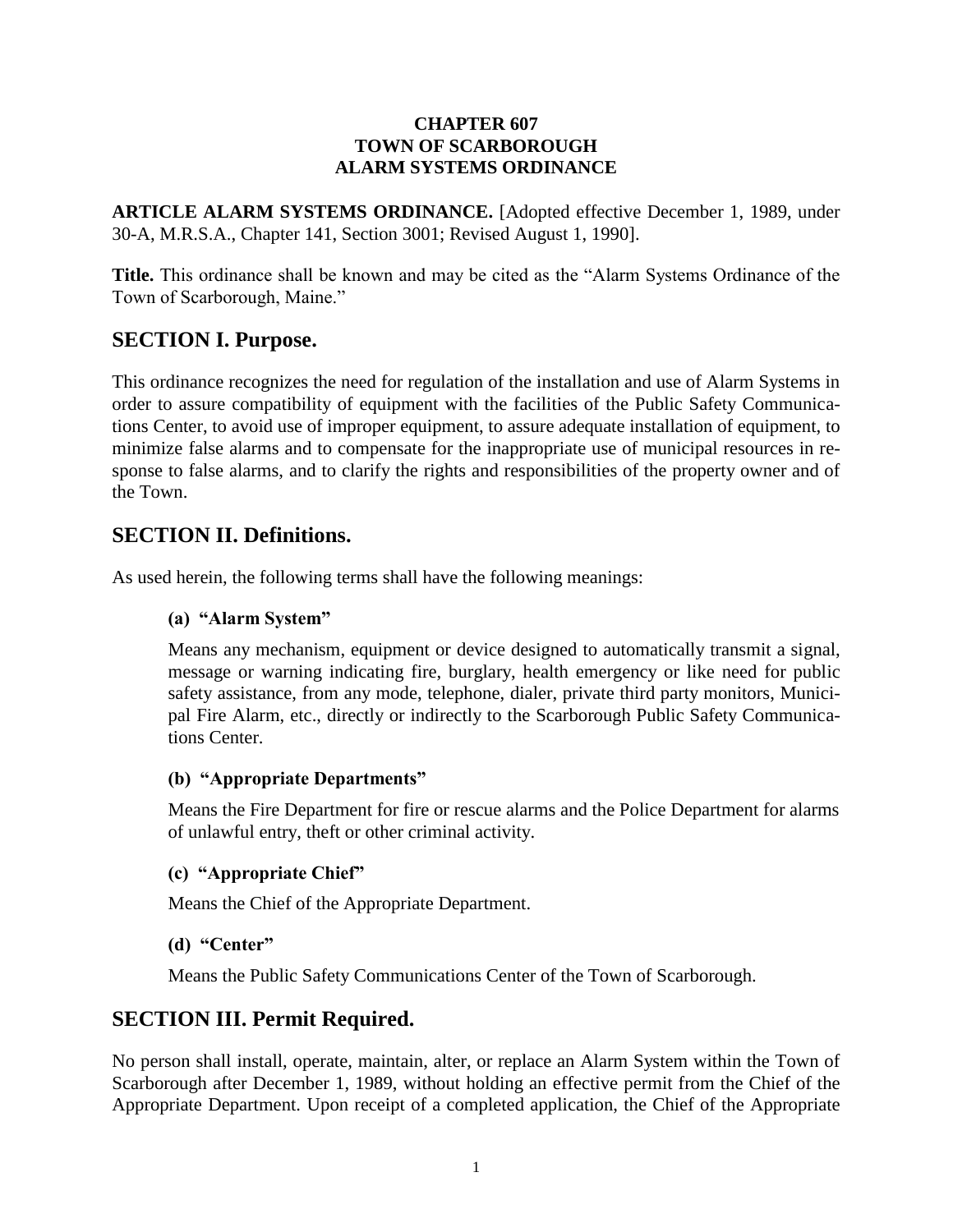Department will issue a permit to the owner. Owners of premises served by an existing Alarm System on December 1, 1989 shall have until January 1, 1990 to obtain a permit.

## **SECTION IV. Application Procedure.**

Application for an Alarm System permit shall be made to the Appropriate Department by the owner of the premises to be protected or by the owner's authorized agent upon forms prepared by the Town, accompanied by a signed, dated receipt acknowledging that the owner or owner's authorized agent has received a copy of this ordinance and is aware of its terms.

The application form shall require the name, telephone number, and address of the owner of the premises to be protected, of her/his designated agent and of the proposed installer of the Alarm System. The proposed installer must have the capacity to maintain and service such Alarm System from a point within the State of Maine. The application form shall also require a description of the principal use of the premises to be protected, a description of the proposed system and, in case of the Fire Department, the location of its installation [except that said location shall not be required for single family or two family homes], and such other data as the Fire Chief may reasonably require in order to assure the use of appropriate equipment in responding to and combating a fire or other emergency. [amended 11/01/17]

The Chief of the Appropriate Department shall issue a permit upon receipt of a fully completed application form.

## **SECTION V. Prohibited Systems.**

No system shall be permitted which automatically transmits to the Center telephone lines except to a number designated by the Chief of the Appropriate Department. Each alarm shall be reported individually, and no system shall be permitted which uses a constant signal for one type of alarm and a pulsating signal for another.

## **SECTION VI. Alarm Response.**

The property owner or her/his designated agent, as kept on file at the Center, shall respond to each alarm at the request of the Appropriate Department for the purpose of securing the premises. [amended 11/01/17]

## **SECTION VII. False Alarms.**

Any alarm system whose alarm system causes the transmittal of a non-emergency alarm more than three (3) times in any calendar year, after a 30-day start-up period for new installations, shall pay a fee as specified in the *Schedule of License, Permit and Application Fees* established by the Town Council, for each instance of a non-emergency alarm in excess of that number, upon demand by the Chief of the Appropriate Department. The Chief of the Appropriate Department shall give suitable written warning to any permit holder, or to her/his designated agent, whose alarm system sends a third non-emergency alarm in any calendar year. Non-emergency alarm means any alarm transmitted to the Center when there is no actual emergency or no other circum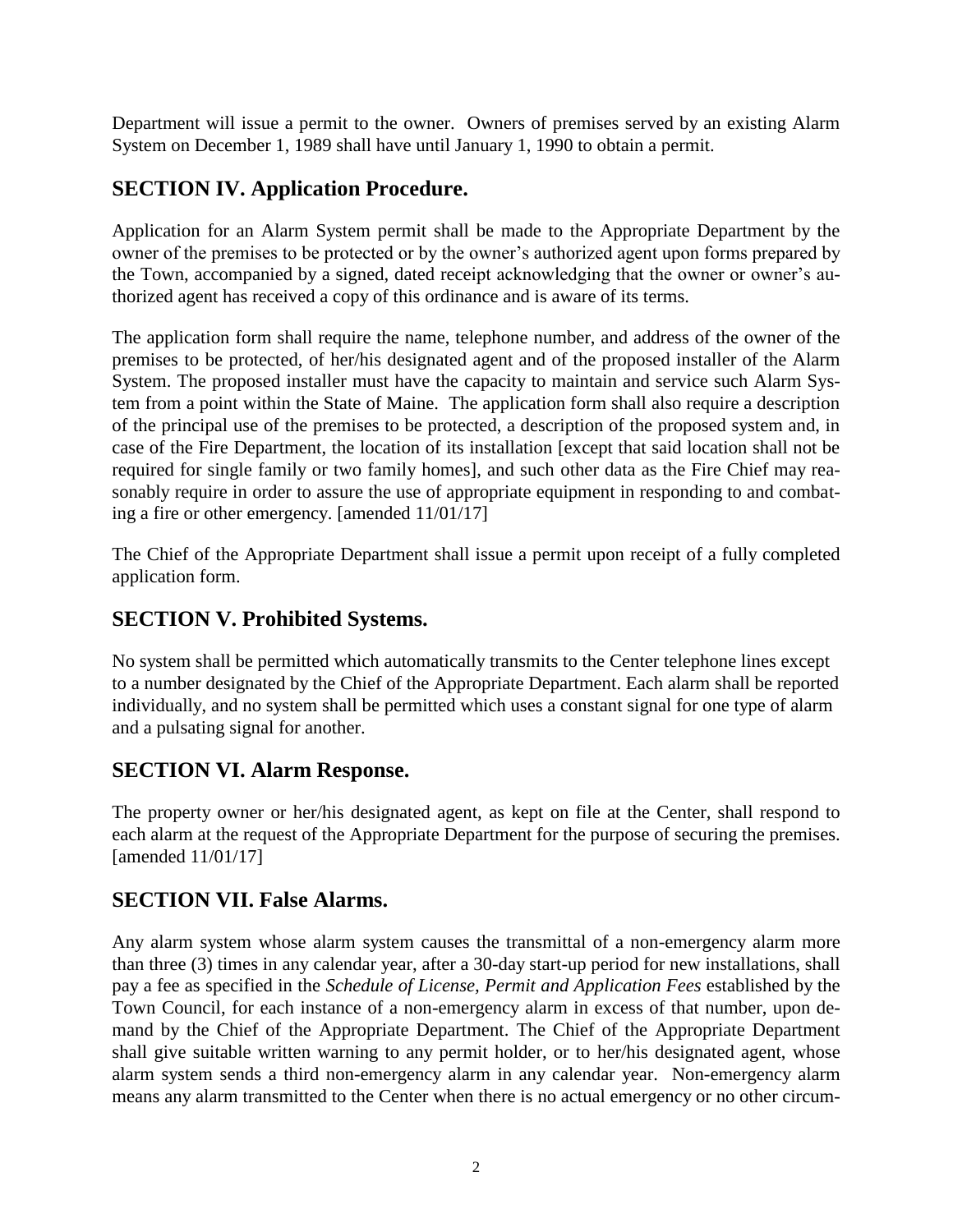stances requiring response form the appropriate department; it shall include, but shall not be limited to, false alarms caused by malfunctioning equipment, accidental or negligent activation of the alarm, or improperly monitored equipment. In the event an alarm is activated as a result of a natural or unnatural event beyond the property owner's control (i.e. disruption of the electrical service due to storm, motor vehicle accident, and the like); no fee shall be imposed at the discretion of the Chief of the Appropriate Department. [amended 11/01/17]

Not only does this apply to alarm systems which transmit directly to the Public Safety Communications Center but it shall include reports received by the Center from private alarm companies which monitor alarm systems installed within a private residence or business.

## **SECTION VIII. Permit Revocation.**

The Chief of the Appropriate Department may revoke the permit for any Alarm System in the event that:

(a) Payment of any penalty fee is not made within sixty (60) days after the due date therefore,

(b) Any deficiency therein reported to the owner is not corrected within 48 hours, or such longer time as the Chief of the Appropriate Department may permit,

(c) Such Alarm System causes the transmittal of more than 3 non-emergency alarms in any 24-hour period or more than 6 non-emergency alarms in any 7-day period or otherwise persistently interferes with the orderly operation of the Center,

(d) Any data provided in the application form for such system is found to have been falsified willfully or through gross negligence of the applicant.

Such revocation shall not be effective until the Chief of the Appropriate Department has given the permit holder or her/his designated agent actual notice of the reason therefor and reasonable opportunity to justify the same. [amended 11/01/17]

## **SECTION IX. Appeal.**

In the event of the refusal to issue or the revocation of any permit hereunder, the permit holder may appeal to the Town Manager within twelve (12) business days after actual notice of such decision is given to the permit holder or her/his designated agent. The Town Manager may affirm, modify or rescind such decision, and her/his action thereon shall be final and conclusive without right of further appeal. [amended  $11/01/17$ ]

## **SECTION X. Civil Violations.**

In addition to the foregoing grounds for revocation of a permit hereunder, the following events shall each constitute a civil violation, punishable in proceedings before the District Court by a fine not exceeding \$300: